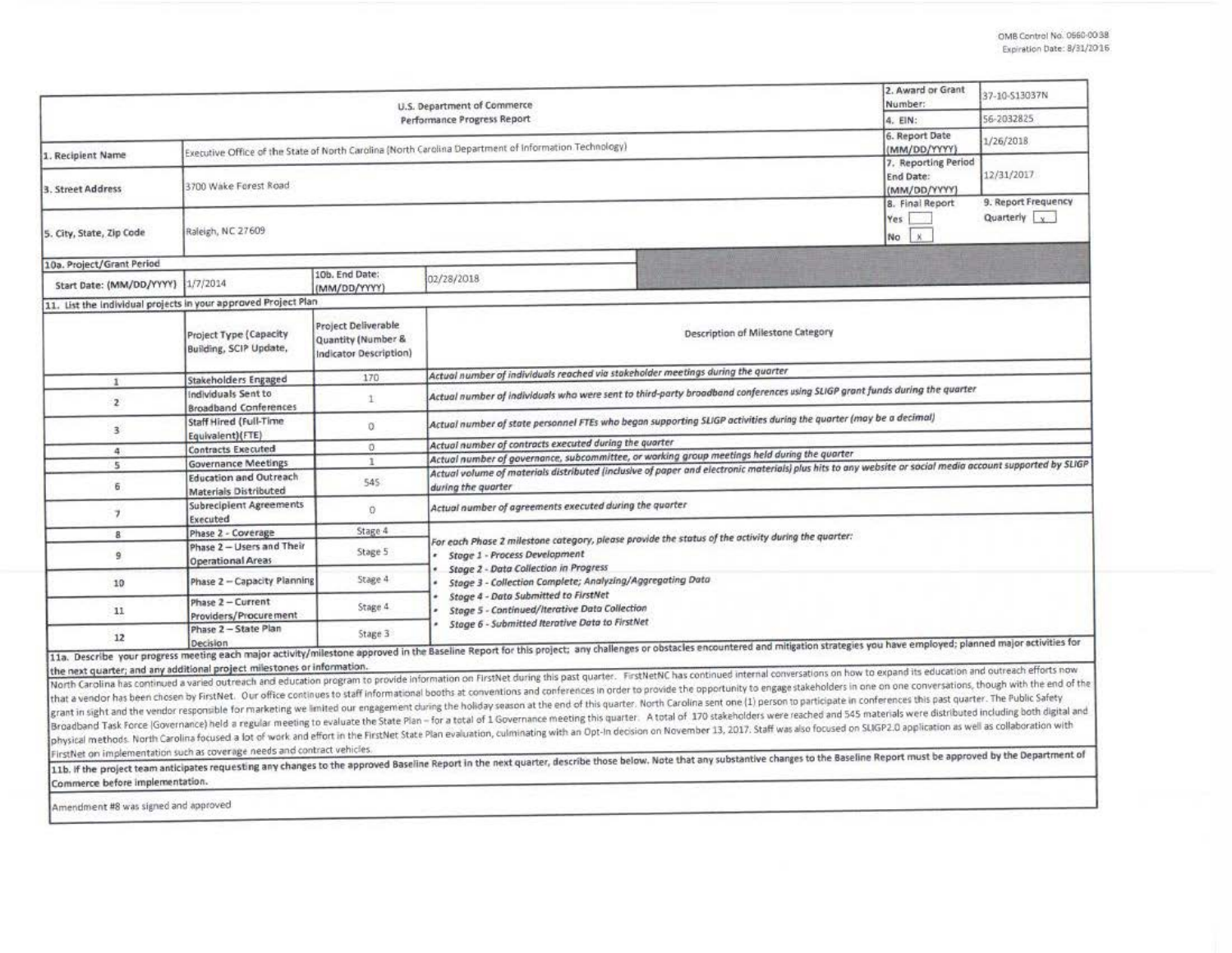11c. Provide any other information that would be useful to NTIA as it assesses this project's progress.

Amendment #8 was approved during this quarter

## 11d. Describe any success stories or best practices you have identified. Please be as specific as possible.

There has been consistent correspondence with the NC Governor's Office and senior leadership with the NC Department of Information Technology (FirstNetNC is located in the NCDIT) regarding the FirstNet program and how it w state now that AT&T has been chosen as the vendor to build the nationwide network. Local public safety entities are also contacting the SPOC for additional information regarding the project now that the Opt-in decision was

12. Personnel

## 12a. If the project is not fully staffed, describe how any lack of staffing may impact the project's time line and when the project will be fully staffed.

The North Carolina Office continues to operate with limited staff. Never-the-less the Education and Outreach Mission continues. As discussed with NTIA, match efforts will continue to be counted for First Responder stakehol FirstNetNC meetings. The FTE percentages below reflect the changes in staff time related to the new State fiscal year beginning July 1, 2017.

|                                                                                                                                       |                                                                   |                                                                                                                                                                     |                                                                        |                      |                   |                   |                 |                                         | Change                      |
|---------------------------------------------------------------------------------------------------------------------------------------|-------------------------------------------------------------------|---------------------------------------------------------------------------------------------------------------------------------------------------------------------|------------------------------------------------------------------------|----------------------|-------------------|-------------------|-----------------|-----------------------------------------|-----------------------------|
| Job Title                                                                                                                             | <b>FTE%</b>                                                       | 12b. Staffing Table - Please include all staff that have contributed time to the project. Please do not remove individuals from this table.<br>Project (s) Assigned |                                                                        |                      |                   |                   |                 |                                         |                             |
| IT Project Program Manager<br>(FirstNetNC Director/SPOC)                                                                              | 100                                                               | (federal) Overall responsibility for SLIGP and FirstNetNC effort, including SPOC duties                                                                             |                                                                        |                      |                   |                   |                 |                                         |                             |
| Networking Specialist<br>(Technical Consultant,<br>FirstNetNC)                                                                        | $\ddot{\mathbf{0}}$                                               | (federal) Supports FirstNetNC with focus on technical questions/opportunities with responders, vendors, potential partners                                          |                                                                        |                      |                   |                   |                 |                                         |                             |
| Networking Specialist<br>(Assistant Director, FirstNetNC)                                                                             | $\theta$                                                          | (federal) Supports FirstNetNC / oversees Education and Outreach with first responders and other stakeholders                                                        |                                                                        |                      |                   |                   |                 |                                         | 100%                        |
| Information & Communications<br>Specialist III (Dir. of Comms,<br>Digital Infrastructure)                                             | $\Omega$                                                          | (federal) Development/responsibility for all media and communications materials/coordination                                                                        |                                                                        |                      |                   |                   |                 |                                         |                             |
| Administrative Assistant I<br>(Administrative Assistant,<br>Digital Infrastructure)                                                   | $\theta$                                                          |                                                                                                                                                                     | (federal) Administrative support to FirstNetNC staff, including travel |                      |                   |                   |                 |                                         |                             |
| IT Director (Executive Director,<br>Digital Infrastructure)                                                                           | $\Omega$                                                          | (federal) Oversight of Digital Infrastructure team. Coordination/strategy between FirstNetNC, Broadband Infrastructure Office and DIT                               |                                                                        |                      |                   |                   |                 |                                         |                             |
| IT Manager (Program)<br>Management Specialist)                                                                                        | Đ.                                                                | (federal) Supports FirstNetNC with focus on Program Management and Budget responsibilities                                                                          |                                                                        |                      |                   |                   |                 |                                         |                             |
| Industrial Development Rep<br>(Grants Management)<br>Specialist)                                                                      | 50                                                                | (federal) Supports FirstNetNC with focus on Program Management and Budget responsibilities                                                                          |                                                                        |                      |                   |                   |                 |                                         |                             |
| 13. Subcontracts (Vendors and/or Subrecipients)                                                                                       |                                                                   |                                                                                                                                                                     |                                                                        |                      |                   |                   |                 |                                         |                             |
| 13a. Subcontracts Table - Include all subcontractors. The totals from this table must equal the "Subcontracts Total" in Question 14f. |                                                                   |                                                                                                                                                                     |                                                                        |                      | Contract          |                   |                 |                                         | <b>Total Matching Funds</b> |
| Name.                                                                                                                                 | Subcontract Purpose                                               |                                                                                                                                                                     | Type<br>(Vendor/Subrec.)                                               | RFP/RFQ issued (Y/N) | Executed<br>(Y/N) | <b>Start Date</b> | <b>End Date</b> | <b>Total Federal Funds</b><br>Allocated | Allocated                   |
|                                                                                                                                       | Planning, GIS, Consultation                                       |                                                                                                                                                                     | <b>State Service</b>                                                   | ¥.                   | ×                 | 1/Jul/2014        | 30/Jan/2018     | \$46,460.00                             |                             |
| GIS-DIT<br>Research Analyst - DOC                                                                                                     | Data analysis, research, consultation                             |                                                                                                                                                                     | State Service                                                          | V.                   | ×                 | 27/Jun/2016       | 30/Jun/2017     |                                         | \$20,000.00                 |
| Outreach/Data                                                                                                                         | Contractors - education, outreach, data collection, &<br>nventory |                                                                                                                                                                     | State Service &<br>Vendor                                              | Y                    | Y                 | 1/Jul/2014        | 30/Jan/2018     | \$160,126.60                            | \$25,888.28                 |
| Collection/Inventory                                                                                                                  | Database; webpage development & maintenance                       |                                                                                                                                                                     | State Service                                                          | γ                    | v                 | 1/Jul/2015        | 30/Jan/2018     | \$40,500.00                             |                             |
| <b>Hosting Services</b><br>Conferences                                                                                                | Education & staff development                                     |                                                                                                                                                                     | State Service &<br>Vendor                                              | w                    | ٧                 | 1/Jul/2015        | 30/Jan/2018     | \$143,300.00                            |                             |
| Administrative Support                                                                                                                | Administrative & Budget support                                   |                                                                                                                                                                     | <b>State Contract</b>                                                  | V.                   | ×                 | 7/1/2015          | 30/Jan/2018     | \$216,980.00                            | \$46,918.06                 |
| Local Cooperative Efforts                                                                                                             | Local government expenditures                                     |                                                                                                                                                                     | State & Local<br>Government Service                                    | Y                    | X                 | 7/1/2015          | 30/jan/2018     |                                         |                             |